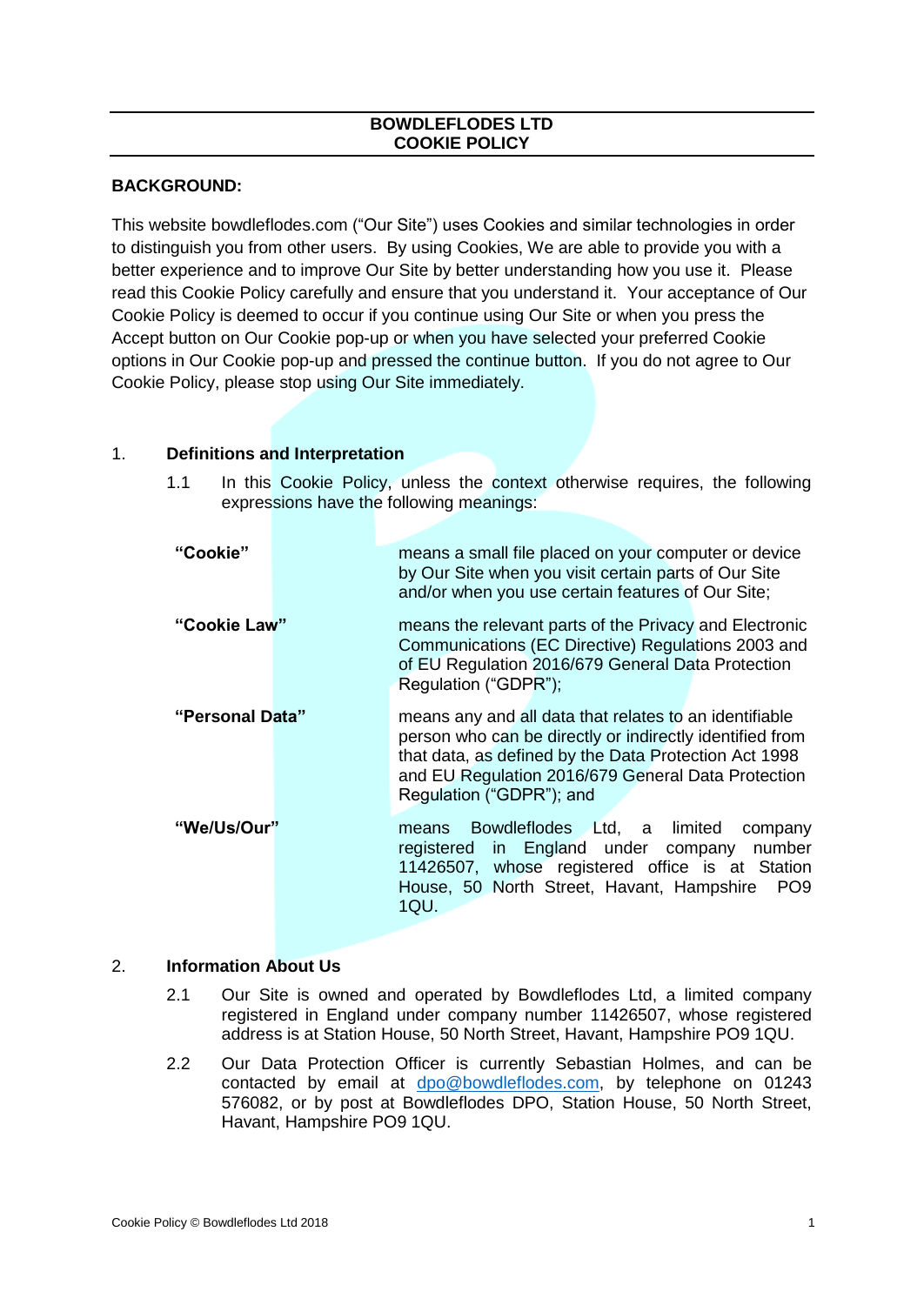#### 3. **How Does Our Site Use Cookies?**

- 3.1 Our Site may place and access certain first party Cookies on your computer or device. First party Cookies are those placed directly by Us and are used only by Us. We use Cookies to facilitate and improve your experience of Our Site and to provide and improve Our products and services. We have carefully chosen these Cookies and have taken steps to ensure that your privacy and personal data is protected and respected at all times.
- 3.2 By using Our Site, you may also receive certain third party Cookies on your computer or device. Third party Cookies are those placed by websites, services, and/or parties other than Us. Third party Cookies are used on Our Site for order processing. For more details, please refer to section 4 below.
- 3.3 All Cookies used by and on Our Site are used in accordance with current Cookie Law. We may use some or all of the following types of Cookie:
	- 3.3.1 Strictly Necessary Cookies

A Cookie falls into this category if it is essential to the operation of Our Site, supporting functions such as logging in, your shopping basket, and payment transactions.

3.3.2 Analytics Cookies

It is important for Us to understand how you use Our Site, for example, how efficiently you are able to navigate around it, and what features you use. Analytics Cookies enable us to gather this information, helping Us to improve Our Site and your experience of it.

#### 3.3.3 Functionality Cookies

Functionality Cookies enable Us to provide additional functions to you on Our Site such as personalisation and remembering your saved preferences. Some functionality Cookies may also be strictly necessary Cookies, but not all necessarily fall into that category.

## 3.3.4 Targeting Cookies

It is important for Us to know when and how often you visit Our Site, and which parts of it you have used (including which pages you have visited and which links you have visited). As with analytics Cookies, this information helps us to better understand you and, in turn, to make Our Site and advertising more relevant to your interests.

## 3.3.5 Third Party Cookies

Third party Cookies are not placed by Us; instead, they are placed by third parties that provide services to Us and/or to you. Third party Cookies may be used by advertising services to serve up tailored advertising to you on Our Site, or by third parties providing analytics services to Us (these Cookies will work in the same way as analytics Cookies described above).

## 3.3.6 Persistent Cookies

Any of the above types of Cookie may be a persistent Cookie. Persistent Cookies are those which remain on your computer or device for a predetermined period and are activated each time you visit Our Site.

3.3.7 Session Cookies

Any of the above types of Cookie may be a session Cookie. Session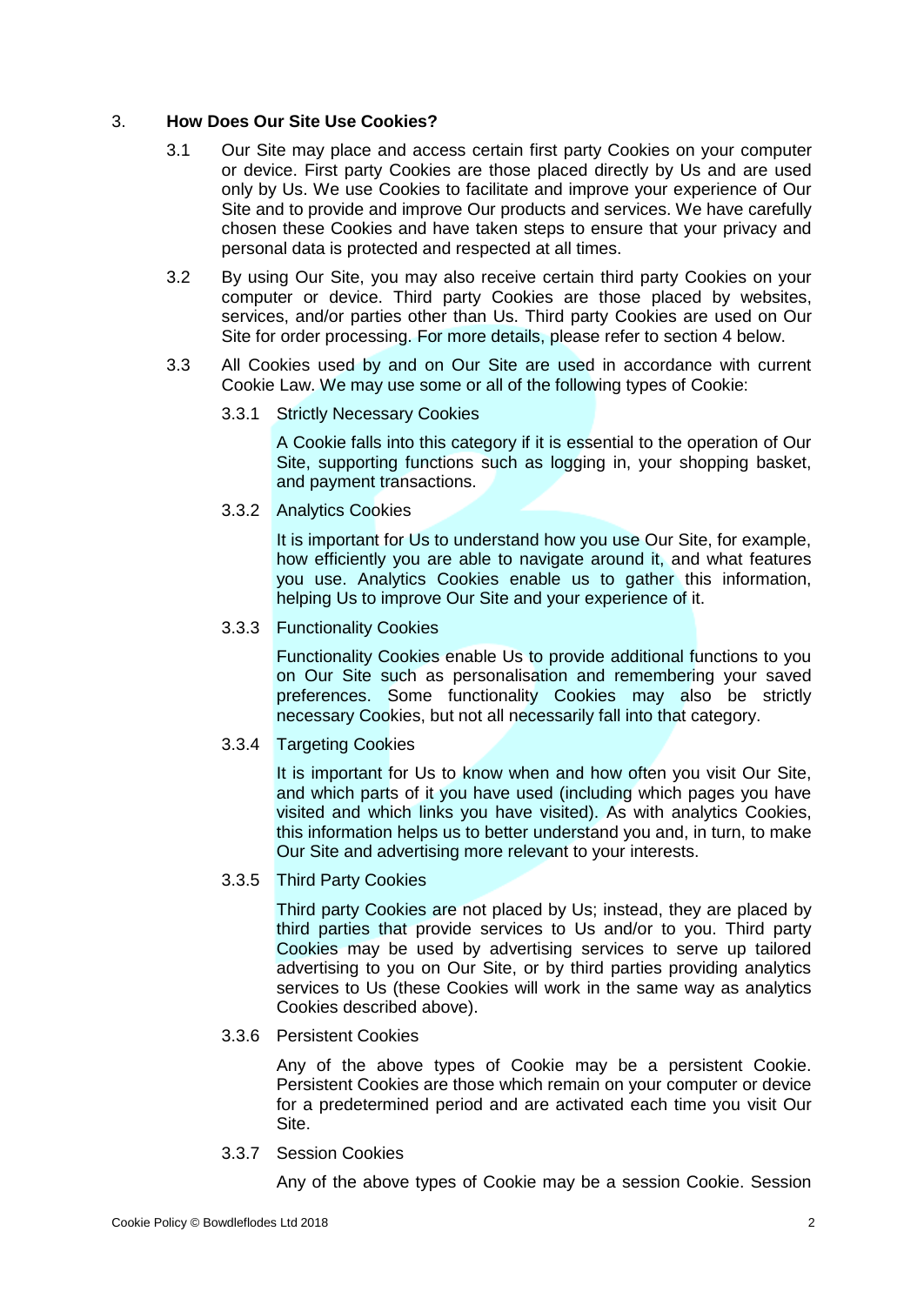Cookies are temporary and only remain on your computer or device from the point at which you visit Our Site until you close your browser. Session Cookies are deleted when you close your browser.

- 3.4 Cookies on Our Site are not permanent and will expire after 30 days or otherwise as indicated in the table below.
- 3.5 For more details of the personal data that We collect and use, the measures we have in place to protect personal data, your legal rights, and our legal obligations, please refer to our Privacy Policy <<insert link>>.
- 3.6 For more specific details of the Cookies that We use, please refer to the table below.

#### 4. **What Cookies Does Our Site Use?**

4.1 The following first party Cookies may be placed on your computer or device:

| <b>Name of Cookie</b> | <b>Purpose &amp; Type</b>                                                                                                                                                       |  | <b>Strictly Necessary</b> |
|-----------------------|---------------------------------------------------------------------------------------------------------------------------------------------------------------------------------|--|---------------------------|
| <b>PHPSESSID</b>      | To store a simple message when a<br>form is submitted that can be<br>displayed on a different page.                                                                             |  |                           |
|                       | For example, if an enquiry form is<br>completed incorrectly, a message will<br>be stored and presented to the user to<br>indicate the errors in the submission.                 |  | Yes                       |
|                       | When an enquiry form is submitted<br>successfully, a message is stored and<br>presented to the user thanking them<br>for their enquiry.<br>No personal information is stored in |  |                           |
|                       | this cookie.                                                                                                                                                                    |  |                           |
| wordpress_test_cookie | Tests whether cookies have been<br>enabled in your browser                                                                                                                      |  | Yes                       |

4.2 The following third party Cookies may be placed on your computer or device:

| <b>Name of Cookie</b> | <b>Purpose &amp; Type</b> | <b>Provider</b> | <b>Strictly Necessary</b> |
|-----------------------|---------------------------|-----------------|---------------------------|
| n/a                   | n/a                       | n/a             | n/a                       |

- 4.3 Our Site uses analytics services provided by Google Analytics. Website analytics refers to a set of tools used to collect and analyse anonymous usage information, enabling Us to better understand how Our Site is used. This, in turn, enables Us to improve Our Site and the products and/or services offered through it. You do not have to allow Us to use these Cookies, however whilst Our use of them does not pose any risk to your privacy or your safe use of Our Site, it does enable Us to continually improve Our Site, making it a better and more useful experience for you.
- 4.4 The analytics service(s) used by Our Site use(s) analytics Cookies to gather the required information.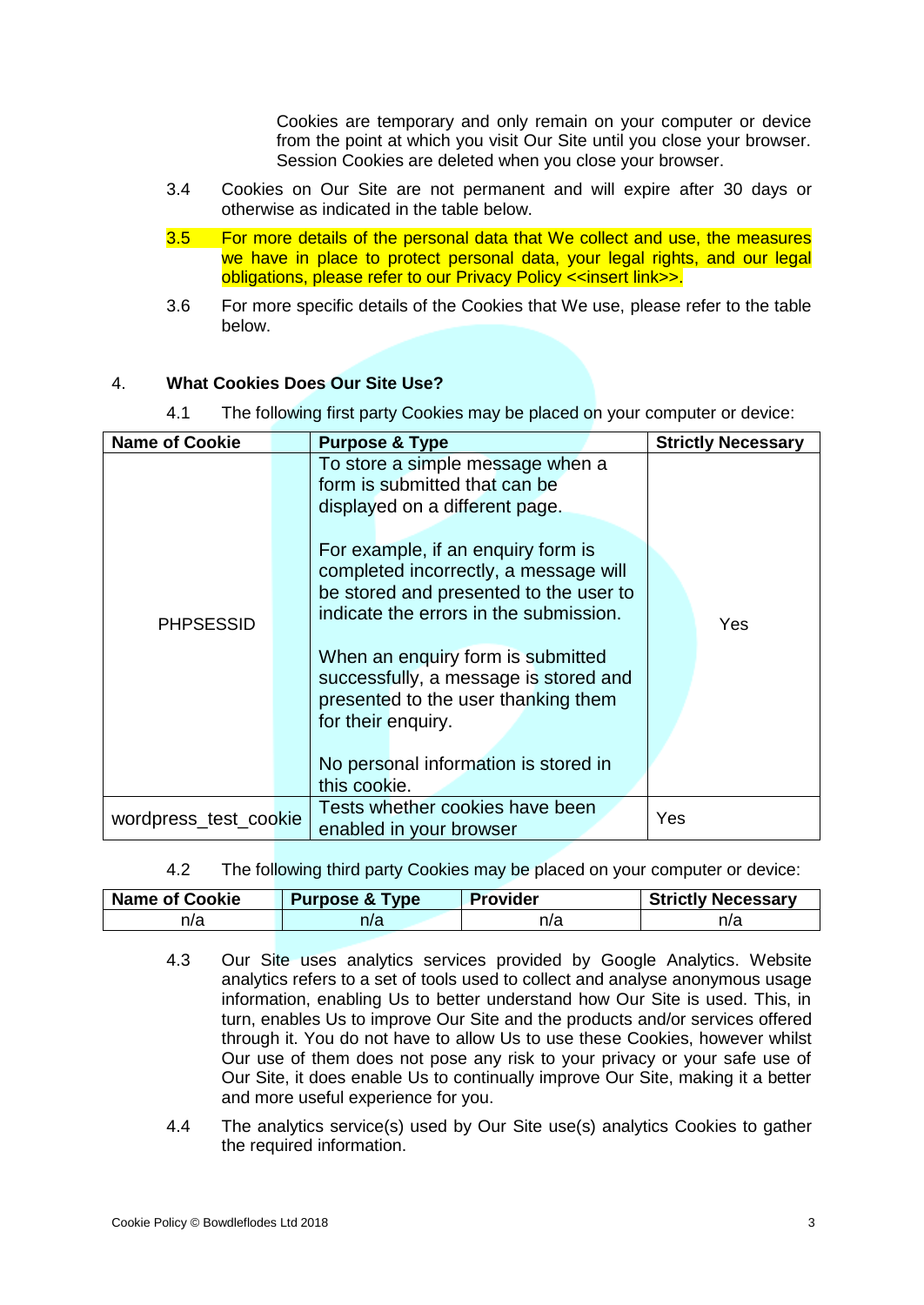4.5 The analytics service(s) used by Our Site use(s) the following analytics Cookies:

| <b>Name of Cookie</b>                              | <b>Purpose &amp; Type</b>  | <b>Provider</b> | <b>Strictly Necessary</b> |
|----------------------------------------------------|----------------------------|-----------------|---------------------------|
| wordpress_1554758df<br>8299d4f13f4044475ef<br>e216 | Google Analytics<br>cookie | Google          | <b>Only for Analytics</b> |

#### 5. **Consent and Control**

- 5.1 Before Cookies are placed on your computer or device, you will be shown a pop-up prompt requesting your consent to set those Cookies. By giving your consent to the placing of Cookies you are enabling Us to provide the best possible experience and service to you. You may, if you wish, deny consent to the placing of Cookies; however certain features of Our Site may not function fully or as intended.
- 5.2 In addition to the controls that We provide, you can choose to enable or disable Cookies in your internet browser. Most internet browsers also enable you to choose whether you wish to disable all Cookies or only third party Cookies. By default, most internet browsers accept Cookies but this can be changed. For further details, please consult the help menu in your internet browser or the documentation that came with your device.
- 5.3 The links below provide instructions on how to control Cookies in all mainstream browsers:
	- 5.3.1 Google Chrome: <https://support.google.com/chrome/answer/95647?hl=en-GB>
	- 5.3.2 Microsoft Internet Explorer: [https://support.microsoft.com/en](https://support.microsoft.com/en-us/kb/278835)[us/kb/278835](https://support.microsoft.com/en-us/kb/278835)
	- 5.3.3 Microsoft Edge: [https://support.microsoft.com/en](https://support.microsoft.com/en-gb/products/microsoft-edge)[gb/products/microsoft-edge](https://support.microsoft.com/en-gb/products/microsoft-edge) (Please note that there are no specific instructions at this time, but Microsoft support will be able to assist)
	- 5.3.4 Safari (macOS): [https://support.apple.com/kb/PH21411?viewlocale=en\\_GB&locale=en](https://support.apple.com/kb/PH21411?viewlocale=en_GB&locale=en_GB) [\\_GB](https://support.apple.com/kb/PH21411?viewlocale=en_GB&locale=en_GB)
	- 5.3.5 Safari (iOS):<https://support.apple.com/en-gb/HT201265>
	- 5.3.6 Mozilla Firefox: [https://support.mozilla.org/en-US/kb/enable-and](https://support.mozilla.org/en-US/kb/enable-and-disable-cookies-website-preferences)[disable-Cookies-website-preferences](https://support.mozilla.org/en-US/kb/enable-and-disable-cookies-website-preferences)
	- 5.3.7 Android: [https://support.google.com/chrome/answer/95647?co=GENIE.Platform](https://support.google.com/chrome/answer/95647?co=GENIE.Platform%3DAndroid&hl=en) [%3DAndroid&hl=en](https://support.google.com/chrome/answer/95647?co=GENIE.Platform%3DAndroid&hl=en) (Please refer to your device's documentation for manufacturers' own browsers)

## 6. **Changes to this Cookie Policy**

- 6.1 We may alter this Cookie Policy at any time. Any such changes will become binding on you on your first use of Our Site after the changes have been made. You are therefore advised to check this page from time to time.
- 6.2 In the event of any conflict between the current version of this Cookie Policy